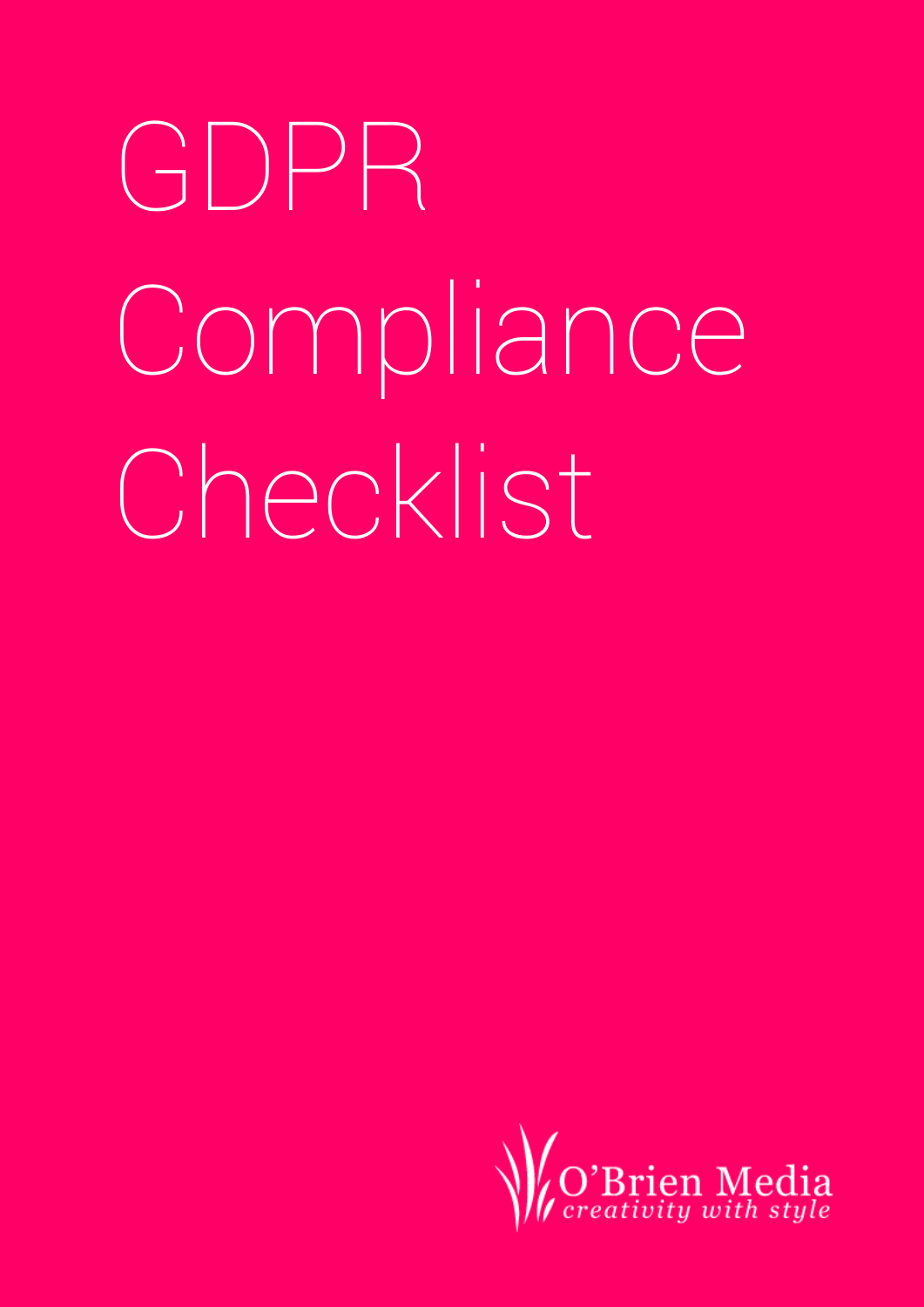Since every business is different and the GDPR takes a risk-based approach to data protection, companies should work to assess their own data collection and storage practices and seek their own legal advice to ensure that their business practices comply with the GDPR. In determining your next steps, here are some of the questions you should consider.

#### Disclaimer

This legal information is different from legal advice, where a solicitor or properly qualified person applies the law to your specific circumstances, so we insist that you consult a solicitor if you'd like advice on your interpretation of this information or its accuracy. In a nutshell, you may not rely on this paper as legal advice, nor as a recommendation of any particular legal understanding.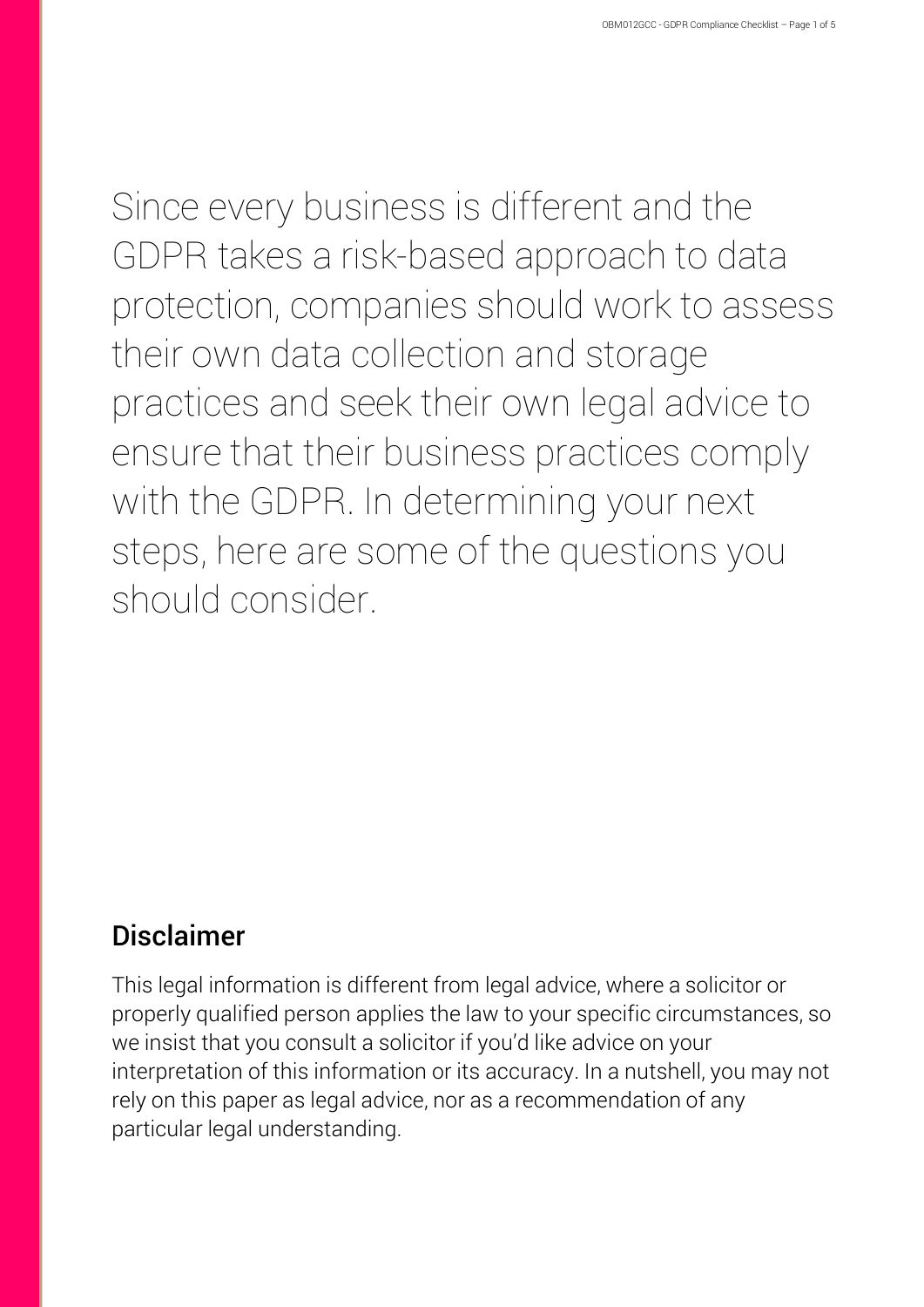# The Assessment

What personal data do we collect/store?

Have we obtained it fairly? Do we have the necessary consents required and were the data subjects informed of the specific purpose for which we'll use their data? Were we clear and unambiguous about that purpose and were they informed of their right to withdraw consent at any time?

Are we ensuring we aren't holding it for any longer than is necessary and keeping it upto-date?

Are we keeping it safe and secure using a level of security appropriate to the risk? For example, will encryption or pseudonymisation be required to protect the personal data we hold? Are we limiting access to ensure it is only being used for its intended purpose?

Are we collecting or processing any special categories of personal data, such as 'Sensitive Personal Data', children's data, biometric or genetic data etc. and if so, are we meeting the standards to collect, process and store it?

Are we transferring the personal data outside the EU and if so, do we have adequate protections in place?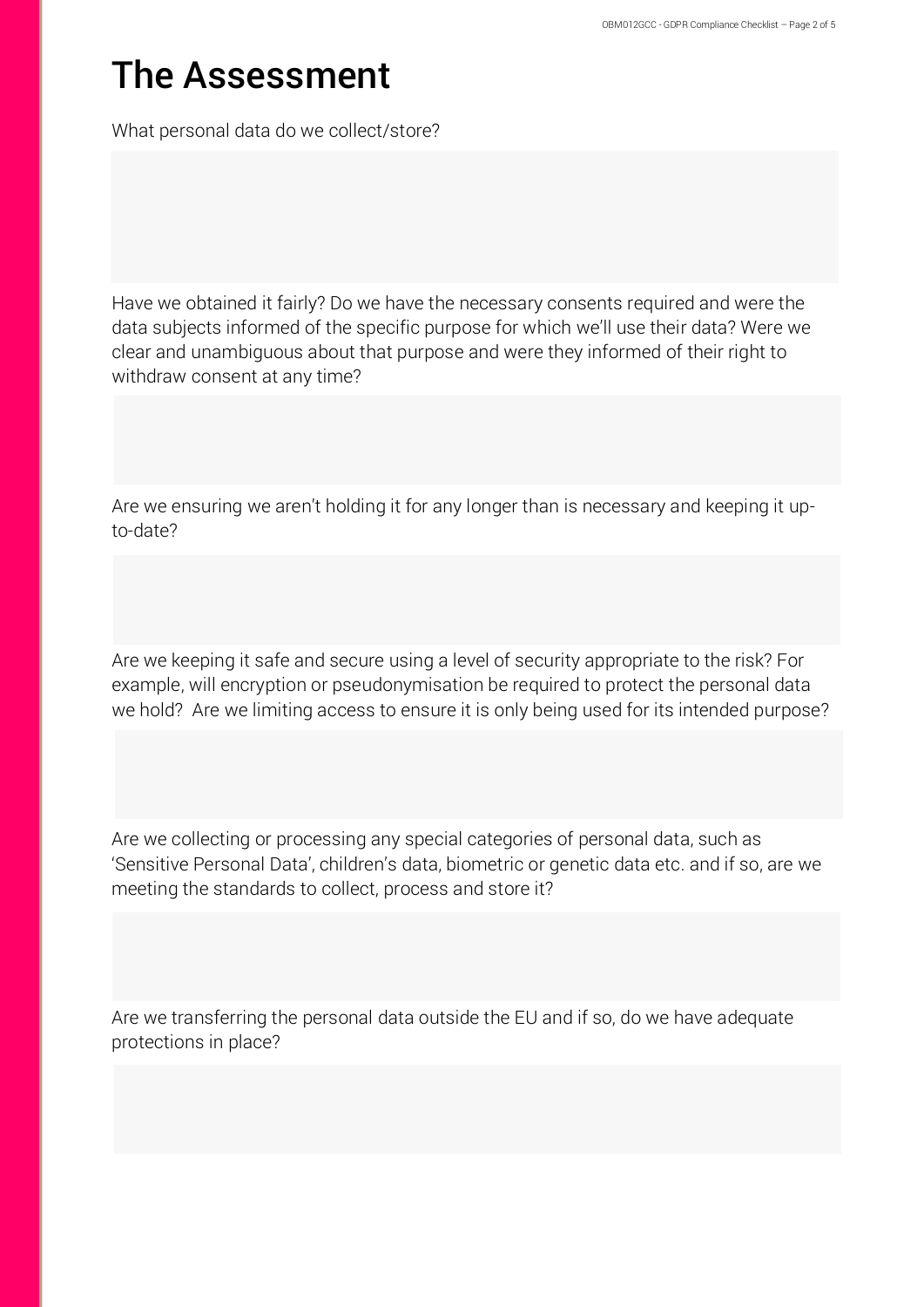# The GDPR Project Plan

Have we put a project plan together to ensure compliance by the May 2018 deadline?

Have we secured buy-in at executive level to ensure we have the required resources and budget on hand to move the project forward?

Do we require a Data Privacy Impact Assessment?

Do we need to hire a Data Privacy Officer?

Are we implementing a policy of 'Data Protection by Design and Default' to ensure we're systematically considering the potential impact that a project or initiative might have on the privacy of individuals?

Have we considered how we handle employee data in our plan?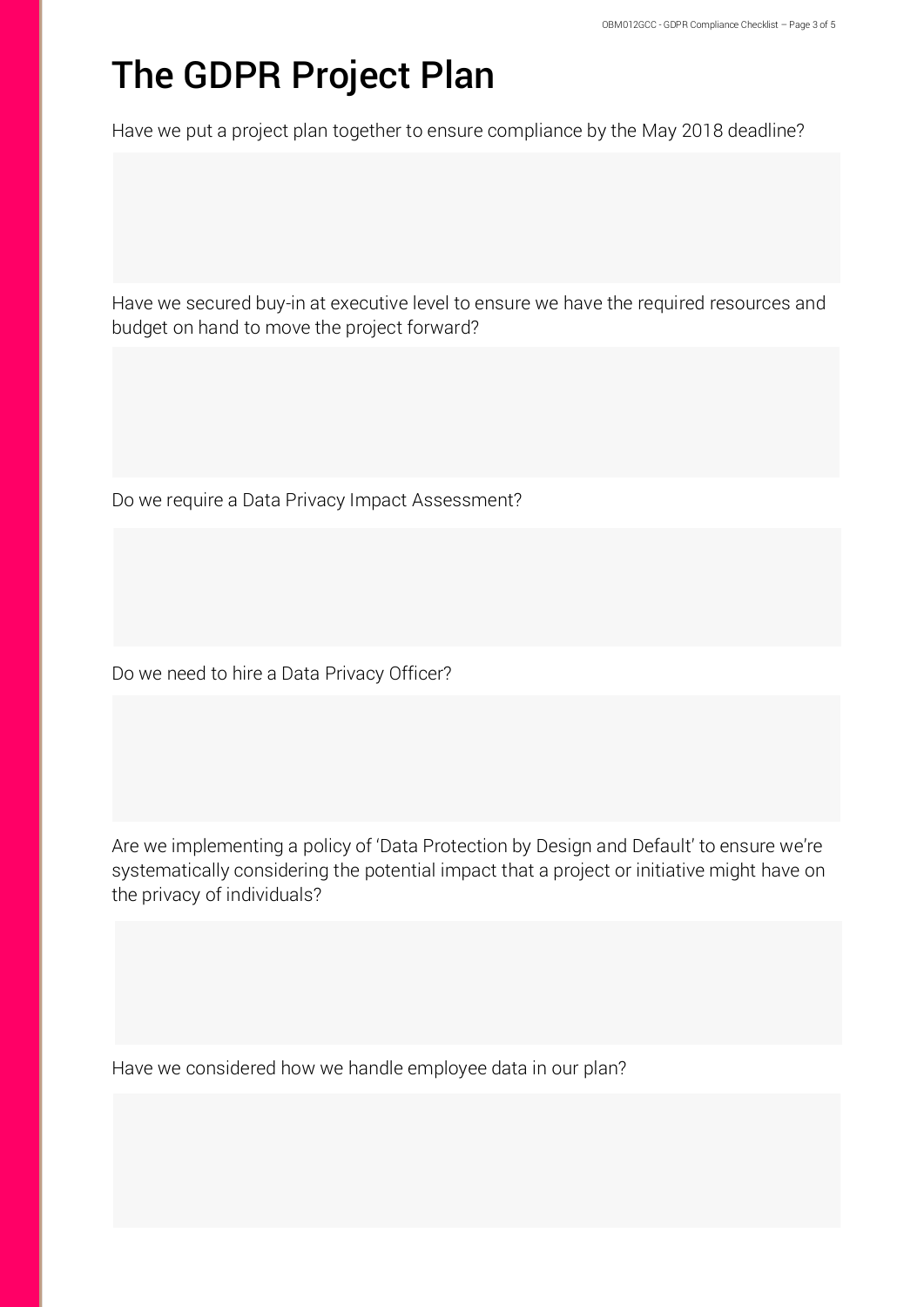# The Procedures and Controls

Are our Security team informed to ensure they're aware of their obligations under the GDPR and do they have sufficient resources to implement any required changes or new processes?

Do we have procedures in place to handle requests from data subjects to modify, delete or access their personal data? Do these procedures comply the new rules under the GDPR?

Do we have security notification procedures in place to ensure we meet our enhanced reporting obligations under the GDPR in case of a data breach in a timely manner?

Are our staff trained in all areas of EU data privacy to ensure they handle data in a compliant manner?

Do we review and audit the data we hold on a regular basis?